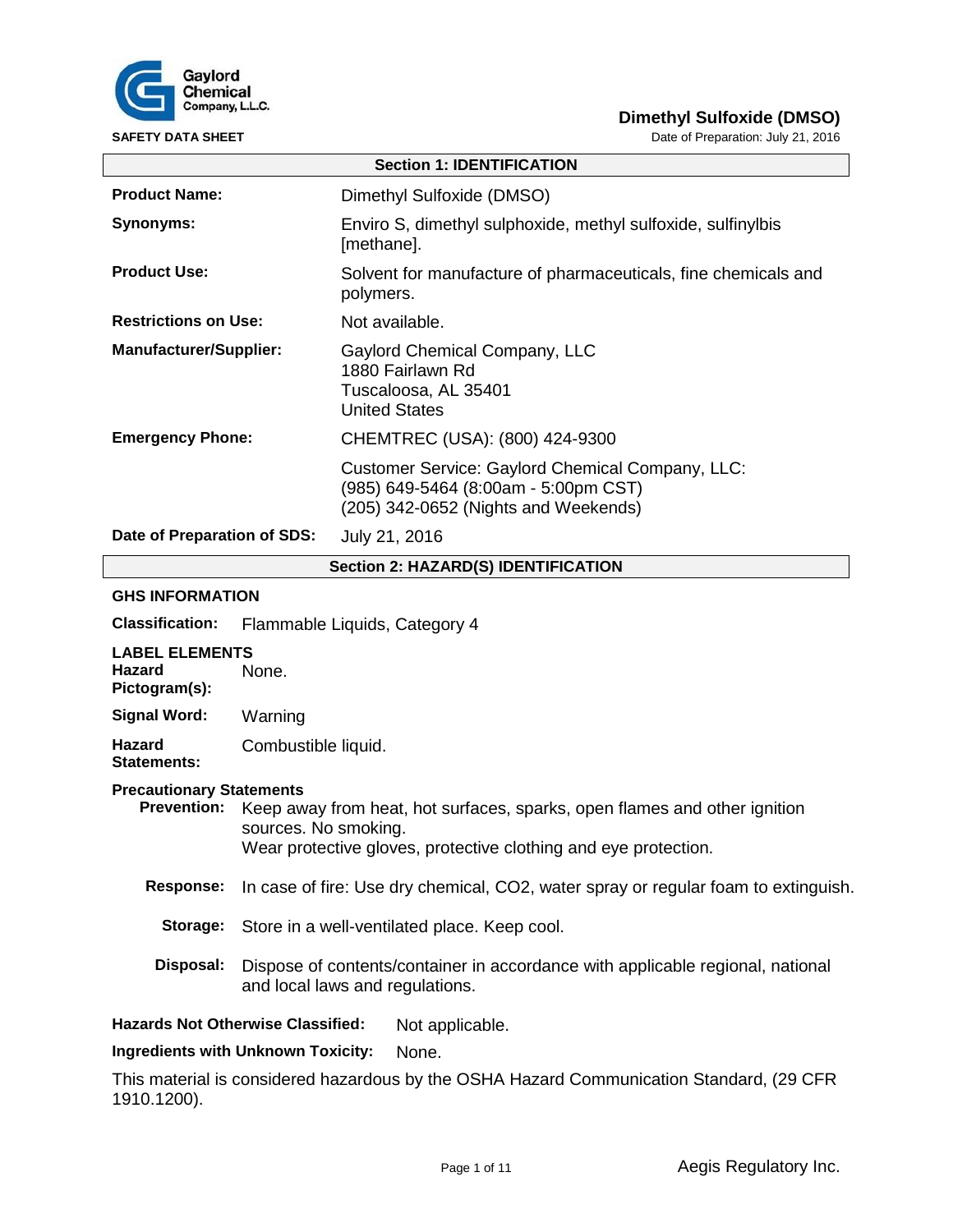

**SAFETY DATA SHEET** Date of Preparation: July 21, 2016

This material is considered hazardous by the Hazardous Products Regulations.

# **Section 3: COMPOSITION / INFORMATION ON INGREDIENTS**

| Hazardous Ingredient(s)    | <b>Common name / Synonyms</b> | CAS No. | % wt./wt. |
|----------------------------|-------------------------------|---------|-----------|
| Methane, 1,1'-sulfinylbis- | Dimethyl sulfoxide; DMSO      | 67-68-5 | 75 - 100  |

# **Impurities / Stabilizing additives:** None known.

| <b>Section 4: FIRST-AID MEASURES</b> |                                                                                                                                                                                                                                                                                                                                                                                                                                                                                                                                                             |  |
|--------------------------------------|-------------------------------------------------------------------------------------------------------------------------------------------------------------------------------------------------------------------------------------------------------------------------------------------------------------------------------------------------------------------------------------------------------------------------------------------------------------------------------------------------------------------------------------------------------------|--|
| Inhalation:                          | If inhaled: Call a poison center or doctor if you feel unwell.                                                                                                                                                                                                                                                                                                                                                                                                                                                                                              |  |
|                                      | Acute and delayed symptoms and effects: May cause respiratory irritation.<br>Signs/symptoms may include cough, sneezing, nasal discharge,<br>headache, hoarseness, and nose and throat pain. Exposure to high<br>concentrations of Dimethyl sulfoxide could cause lowering of<br>consciousness. Repeated exposure to DMSO vapors did not cause any<br>irritation to the respiratory tract; however the exposure to high<br>concentrations in the form of an aerosol induced an irritation of the upper<br>airways after a repeated exposure.                |  |
| <b>Eye Contact:</b>                  | If in eyes: Rinse cautiously with water for at least 15 minutes. Remove<br>contact lenses, if present and easy to do. Continue rinsing. Call a poison<br>center or doctor if you feel unwell.                                                                                                                                                                                                                                                                                                                                                               |  |
|                                      | Acute and delayed symptoms and effects: May cause eye irritation.<br>Signs/symptoms may include redness, swelling, pain, tearing, and blurred<br>or hazy vision. DMSO is slightly irritating for the eye. In studies performed<br>following the OECD 405 or the EEC method B.5, a slight to moderate<br>conjunctival irritation, which cleared in 3 days, was observed in the eyes of<br>rabbits. In humans, the instillation of solutions containing 50 to 100%<br>DMSO has caused transient sensation of burning which was reversible<br>within 24 hours. |  |
| <b>Skin Contact:</b>                 | If on skin (or hair): Take off immediately all contaminated clothing. Rinse<br>skin with water or shower. Call a poison center or doctor if you feel unwell.                                                                                                                                                                                                                                                                                                                                                                                                |  |
|                                      | Acute and delayed symptoms and effects: May cause skin irritation.<br>Signs/symptoms may include localized redness, swelling, and itching.<br>Dimethyl sulfoxide may accelerate skin absorption of other materials. A<br>skin irritation assay performed in rabbit (OECD 404) revealed no more<br>than a very slight or well-defined erythema, which disappeared in 3 days.                                                                                                                                                                                 |  |
| Ingestion:                           | If swallowed: Call a poison center or doctor if you feel unwell. If vomiting<br>occurs naturally, have victim lean forward to reduce the risk of aspiration.<br>Do NOT induce vomiting unless directed to do so by medical personnel.<br>Never give anything by mouth to an unconscious person.                                                                                                                                                                                                                                                             |  |
|                                      | Acute and delayed symptoms and effects: May cause gastrointestinal<br>irritation. Signs/symptoms may include abdominal pain, stomach upset,<br>nausea, vomiting and diarrhea.                                                                                                                                                                                                                                                                                                                                                                               |  |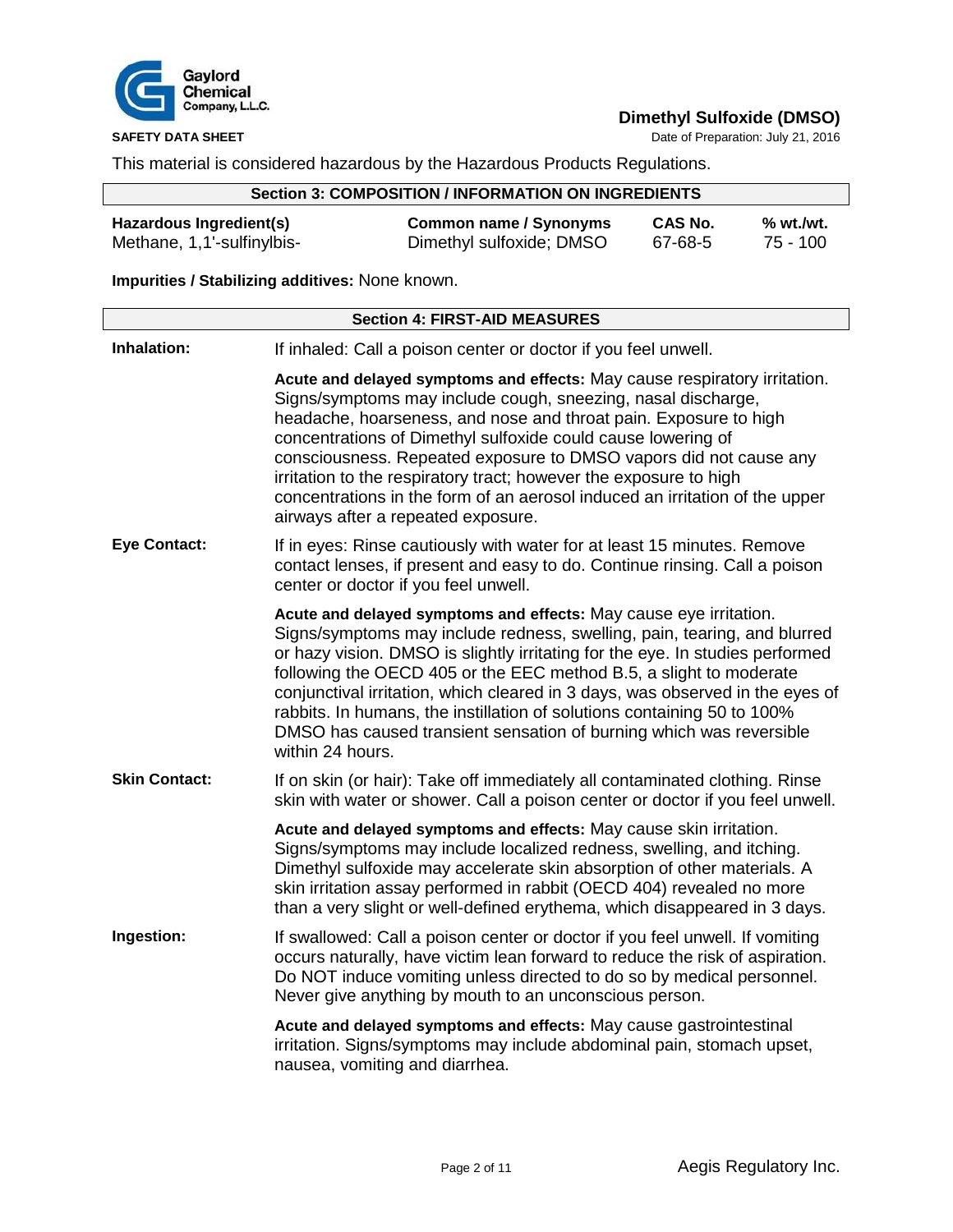

**SAFETY DATA SHEET DATA SHEET DATA SHEET DATA SHEET DATA SHEET DATA SHEET DATA SHEET DATA SHEET DATA SHEET DATA SHEET DATA SHEET DATA SHEET DATA SHEET DATA SHEET DATA SHEET DATA SHEET DATA S** 

**General Advice:** In case of accident or if you feel unwell, seek medical advice immediately (show the label or SDS where possible).

**Note to Physicians:** Symptoms may not appear immediately.

# **Section 5: FIRE-FIGHTING MEASURES**

### **FLAMMABILITY AND EXPLOSION INFORMATION**

Combustible liquid. Will be ignited by heat, sparks or flames. Vapors may form explosive mixtures with air. Vapors will spread along ground and collect in low or confined areas (sewers, basements, tanks). Containers may explode when heated.

| <b>Sensitivity to Mechanical Impact:</b><br><b>Sensitivity to Static Discharge:</b> | This material is not sensitive to mechanical impact.<br>This material is sensitive to static discharge.                                                                                                                                                                                                                                   |
|-------------------------------------------------------------------------------------|-------------------------------------------------------------------------------------------------------------------------------------------------------------------------------------------------------------------------------------------------------------------------------------------------------------------------------------------|
| <b>MEANS OF EXTINCTION</b><br><b>Suitable Extinguishing Media:</b>                  | Small Fire: Dry chemical, CO2, water spray or regular foam.                                                                                                                                                                                                                                                                               |
|                                                                                     | Large Fire: Water spray, fog or regular foam. Move<br>containers from fire area if you can do it without risk.                                                                                                                                                                                                                            |
| <b>Unsuitable Extinguishing Media:</b>                                              | Do not use straight streams.                                                                                                                                                                                                                                                                                                              |
| <b>Products of Combustion:</b>                                                      | Oxides of carbon. Oxides of sulphur.                                                                                                                                                                                                                                                                                                      |
| <b>Protection of Firefighters:</b>                                                  | Fire may produce irritating, corrosive and/or toxic gases.<br>Vapors may cause dizziness or suffocation. Runoff from fire<br>control or dilution water may cause pollution. Wear positive<br>pressure self-contained breathing apparatus (SCBA).<br>Structural firefighters' protective clothing will only provide<br>limited protection. |

| <b>Section 6: ACCIDENTAL RELEASE MEASURES</b> |                                                                                                                                                                                                                                                                                                                                                                                                                 |  |
|-----------------------------------------------|-----------------------------------------------------------------------------------------------------------------------------------------------------------------------------------------------------------------------------------------------------------------------------------------------------------------------------------------------------------------------------------------------------------------|--|
| <b>Emergency Procedures:</b>                  | As an immediate precautionary measure, isolate spill or leak area<br>for at least 50 meters (150 feet) in all directions. Keep<br>unauthorized personnel away. Stay upwind. Keep out of low<br>areas. Ventilate closed spaces before entering. ELIMINATE all<br>ignition sources (no smoking, flares, sparks or flames in<br>immediate area). All equipment used when handling the product<br>must be grounded. |  |
| <b>Personal Precautions:</b>                  | Do not touch or walk through spilled material. Use personal<br>protection recommended in Section 8.                                                                                                                                                                                                                                                                                                             |  |
| <b>Environmental Precautions:</b>             | Prevent entry into waterways, sewers, basements or confined<br>areas.                                                                                                                                                                                                                                                                                                                                           |  |
| <b>Methods for Containment:</b>               | Stop leak if you can do it without risk. A vapor suppressing foam<br>may be used to reduce vapors.                                                                                                                                                                                                                                                                                                              |  |
| <b>Methods for Clean-Up:</b>                  | Absorb or cover with dry earth, sand or other non-combustible<br>material and transfer to containers. Use clean non-sparking tools<br>to collect absorbed material.                                                                                                                                                                                                                                             |  |
| <b>Other Information:</b>                     | See Section 13 for disposal considerations.                                                                                                                                                                                                                                                                                                                                                                     |  |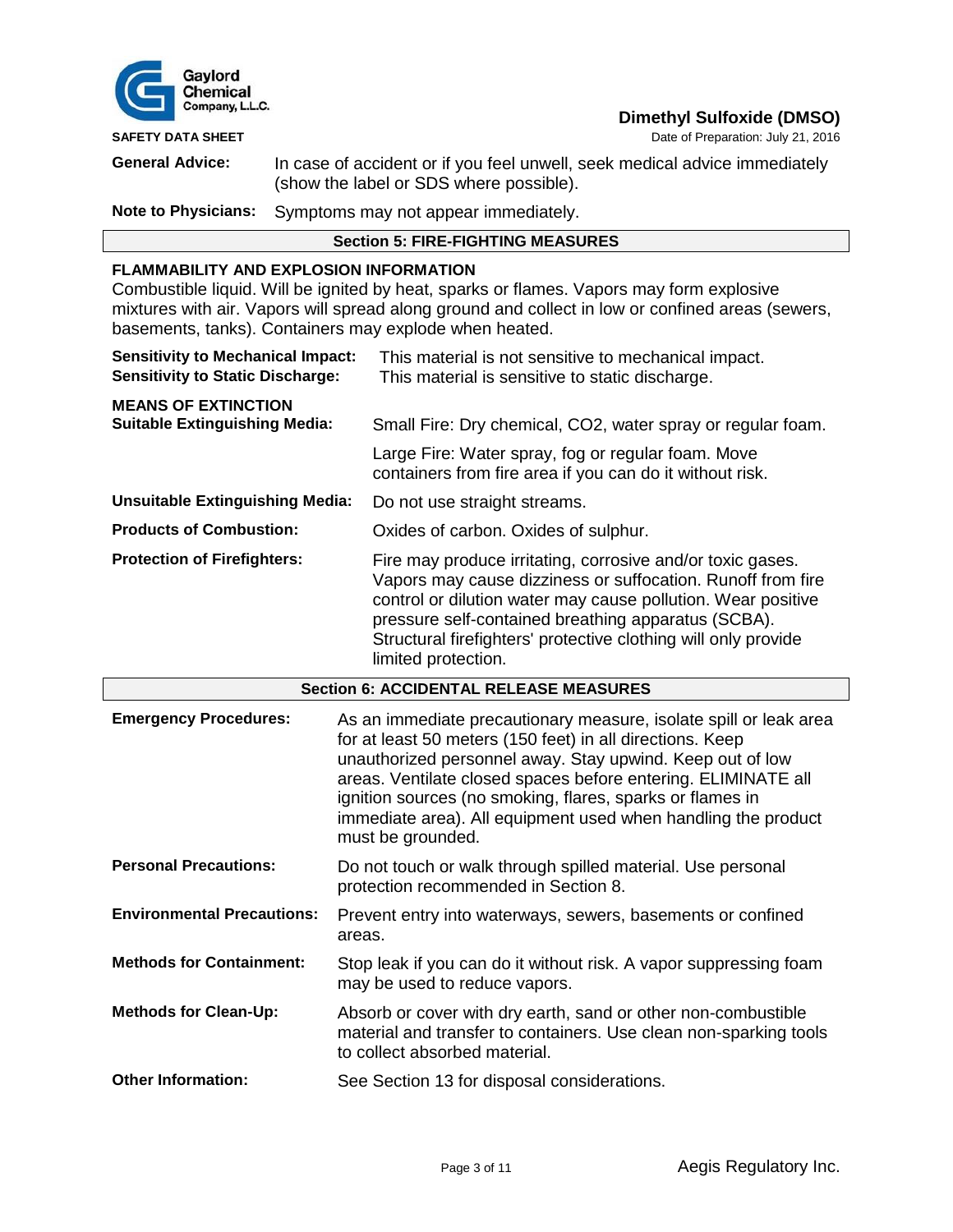

**SAFETY DATA SHEET SHEET DATA SHEET Date of Preparation: July 21, 2016** 

## **Section 7: HANDLING AND STORAGE**

# **Handling:**

Do not swallow. Avoid breathing mist, vapours, or spray. Keep away from heat, hot surfaces, sparks, open flames and other ignition sources. No smoking. Keep container tightly closed. Ground and bond container and receiving equipment. Use non-sparking tools. Take action to prevent static discharges. See Section 8 for information on Personal Protective Equipment.

## **Storage:**

Store in a well-ventilated place. Keep cool. Store away from incompatible materials. See Section 10 for information on Incompatible Materials. Keep out of the reach of children.

# **Section 8: EXPOSURE CONTROLS / PERSONAL PROTECTION**

#### **Exposure Guidelines Component**

Dimethyl sulfoxide (DMSO) [CAS No. 67-68-5]

**ACGIH:** No TLV established.

**OSHA:** No PEL established.

**PEL:** Permissible Exposure Limit **TLV:** Threshold Limit Value

**Engineering Controls:** Use explosion-proof electrical, ventilating, and lighting equipment.

# **PERSONAL PROTECTIVE EQUIPMENT (PPE)**



| <b>Eye/Face Protection:</b>      | Wear safety glasses with side shields. Use equipment for<br>eye protection that meets the standards referenced by CSA<br>Standard CAN/CSA-Z94.3-92 and OSHA regulations in 29<br>CFR 1910.133 for Personal Protective Equipment.                                                                                                                                                                                                                                                 |
|----------------------------------|----------------------------------------------------------------------------------------------------------------------------------------------------------------------------------------------------------------------------------------------------------------------------------------------------------------------------------------------------------------------------------------------------------------------------------------------------------------------------------|
| <b>Hand Protection:</b>          | Wear protective gloves. Butyl or nitrile rubber gloves are<br>recommended. Consult manufacturer specifications for<br>further information.                                                                                                                                                                                                                                                                                                                                       |
| <b>Skin and Body Protection:</b> | Wear protective clothing. Flame resistant clothing that meets<br>the NFPA 2112 and CAN/CGSB 155.20 standards is<br>recommended in areas where material is stored or handled.                                                                                                                                                                                                                                                                                                     |
| <b>Respiratory Protection:</b>   | Not required under normal use conditions. If ventilation is<br>inadequate then an appropriate NIOSH/MSHA approved air-<br>purifying respirator that meets the requirements of CSA<br>Standard CAN/CSA-Z94.4-11, with organic vapor cartridge,<br>or self-contained breathing apparatus must be used.<br>Supplied air breathing apparatus must be used when oxygen<br>concentrations are low or if airborne concentrations exceed<br>the limits of the air-purifying respirators. |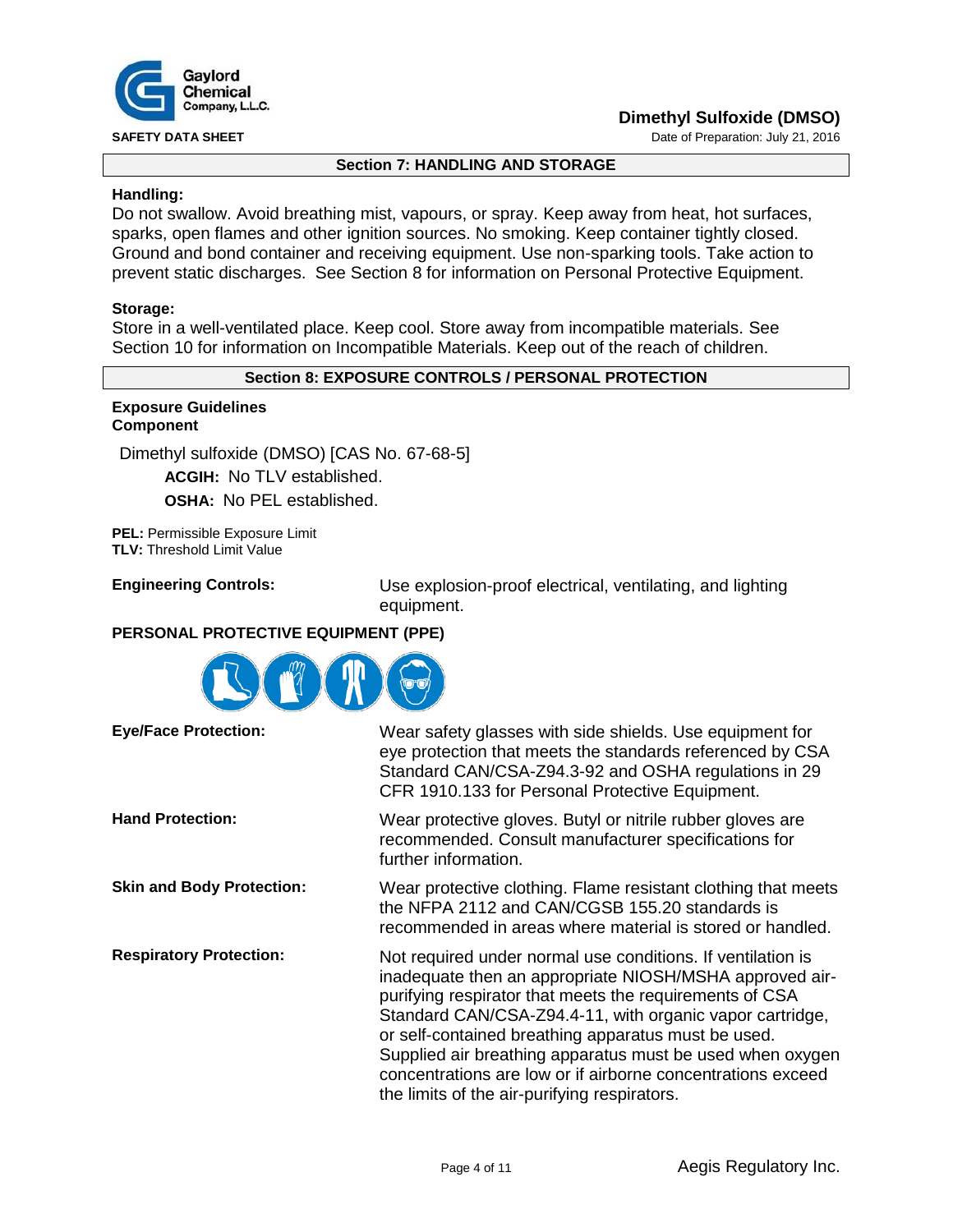

**SAFETY DATA SHEET DATA SHEET Date of Preparation: July 21, 2016** 

**General Hygiene Considerations:** Handle according to established industrial hygiene and safety practices. Consult a competent industrial hygienist to determine hazard potential and/or the PPE manufacturers to ensure adequate protection.

| <b>Section 9: PHYSICAL AND CHEMICAL PROPERTIES</b>      |                               |  |
|---------------------------------------------------------|-------------------------------|--|
| Appearance:                                             | Clear, colorless liquid.      |  |
| Colour:                                                 | Colorless.                    |  |
| Odour:                                                  | Odorless.                     |  |
| <b>Odour Threshold:</b>                                 | Not available.                |  |
| <b>Physical State:</b>                                  | Liquid.                       |  |
| pH:                                                     | Not available.                |  |
| <b>Melting Point / Freezing</b><br>Point:               | 18.5 °C (65.3 °F)             |  |
| <b>Initial Boiling Point:</b>                           | 189 °C (372.2 °F)             |  |
| <b>Boiling Range:</b>                                   | Not available.                |  |
| <b>Flash Point:</b>                                     | 87 °C (188.6 °F) (Closed Cup) |  |
| <b>Evaporation Rate:</b>                                | Not available.                |  |
| Flammability (solid, gas):                              | Not applicable.               |  |
| <b>Lower Flammability Limit:</b>                        | 2.6%                          |  |
| <b>Upper Flammability Limit:</b>                        | 42 %                          |  |
| <b>Vapor Pressure:</b>                                  | 59.4 Pa at 20 °C (68 °F)      |  |
| <b>Vapor Density:</b>                                   | 2.7 (Air = 1)                 |  |
| <b>Relative Density:</b>                                | 1.1 (Water = 1)               |  |
| <b>Solubilities:</b>                                    | Miscible in water.            |  |
| <b>Partition Coefficient: n-</b><br>Octanol/Water:      | log Pow: -1.35 (calculated)   |  |
| <b>Auto-ignition Temperature:</b>                       | 215 °C (419 °F)               |  |
| <b>Decomposition</b><br>Temperature:                    | Not available.                |  |
| <b>Viscosity:</b>                                       | Not available.                |  |
| Percent Volatile, wt. %:                                | Not available.                |  |
| VOC content, wt. %:                                     | Not available.                |  |
| Density:                                                | Not available.                |  |
| <b>Coefficient of Water/Oil</b><br><b>Distribution:</b> | Not available.                |  |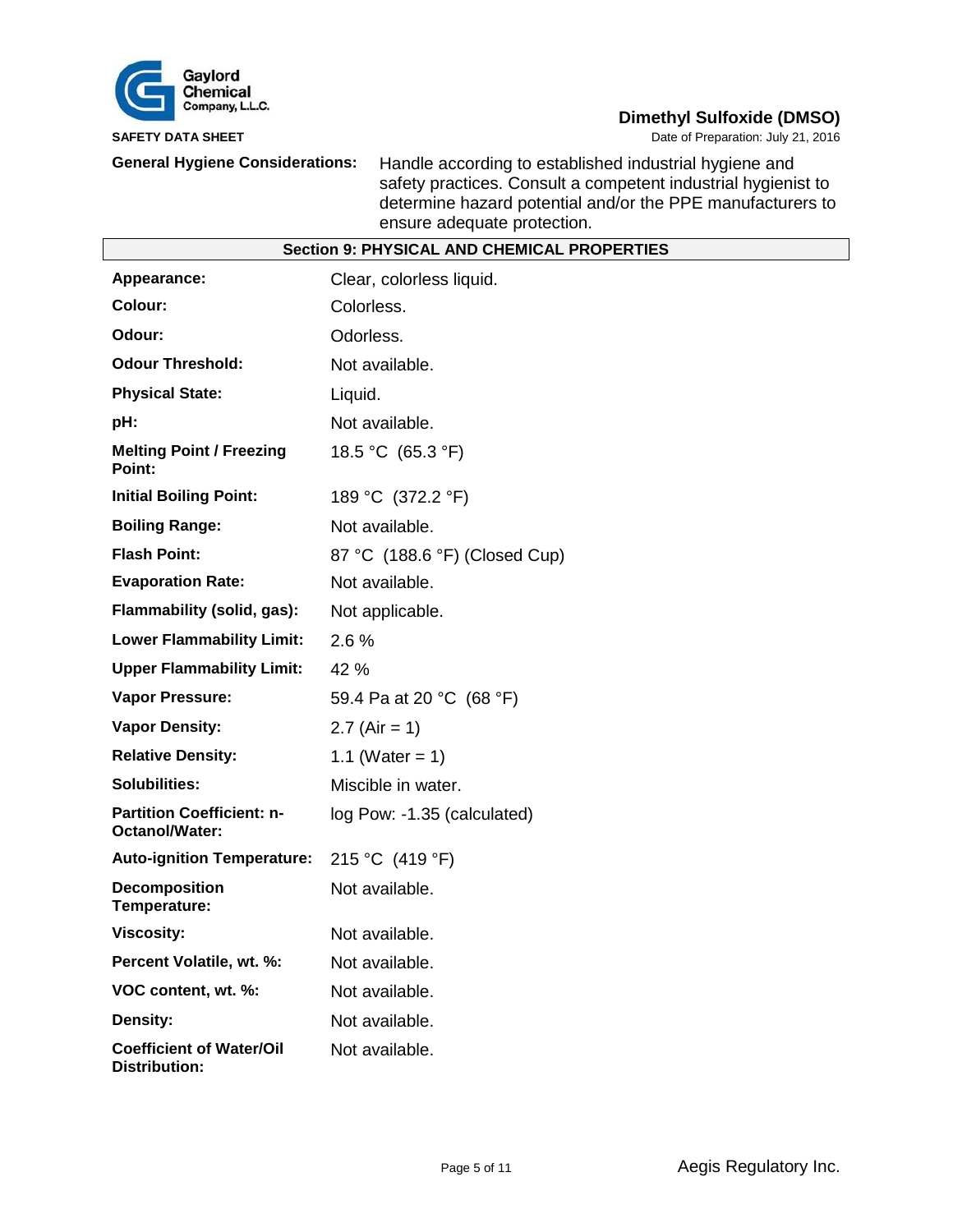

**SAFETY DATA SHEET DATA SHEET Date of Preparation: July 21, 2016** 

| <b>Section 10: STABILITY AND REACTIVITY</b>                                                                                                                                                                                                                                                                                                                                                                                                                                                                           |                                          |                                                                                                                                                                                                                                                                                                                                  |  |  |
|-----------------------------------------------------------------------------------------------------------------------------------------------------------------------------------------------------------------------------------------------------------------------------------------------------------------------------------------------------------------------------------------------------------------------------------------------------------------------------------------------------------------------|------------------------------------------|----------------------------------------------------------------------------------------------------------------------------------------------------------------------------------------------------------------------------------------------------------------------------------------------------------------------------------|--|--|
| <b>Reactivity:</b>                                                                                                                                                                                                                                                                                                                                                                                                                                                                                                    |                                          | Contact with incompatible materials. Sources of ignition. Exposure to<br>heat.                                                                                                                                                                                                                                                   |  |  |
| <b>Chemical Stability:</b>                                                                                                                                                                                                                                                                                                                                                                                                                                                                                            |                                          | Stable under normal storage conditions.                                                                                                                                                                                                                                                                                          |  |  |
| <b>Reactions:</b>                                                                                                                                                                                                                                                                                                                                                                                                                                                                                                     | <b>Possibility of Hazardous</b>          | None known.                                                                                                                                                                                                                                                                                                                      |  |  |
| <b>Conditions to Avoid:</b><br>Contact with incompatible materials. Sources of ignition. Exposure to<br>heat.                                                                                                                                                                                                                                                                                                                                                                                                         |                                          |                                                                                                                                                                                                                                                                                                                                  |  |  |
|                                                                                                                                                                                                                                                                                                                                                                                                                                                                                                                       | <b>Incompatible Materials:</b>           | Strong oxidizers. Perchlorates.                                                                                                                                                                                                                                                                                                  |  |  |
|                                                                                                                                                                                                                                                                                                                                                                                                                                                                                                                       | <b>Hazardous Decomposition Products:</b> | Not available.                                                                                                                                                                                                                                                                                                                   |  |  |
|                                                                                                                                                                                                                                                                                                                                                                                                                                                                                                                       |                                          | <b>Section 11: TOXICOLOGICAL INFORMATION</b>                                                                                                                                                                                                                                                                                     |  |  |
|                                                                                                                                                                                                                                                                                                                                                                                                                                                                                                                       | <b>EFFECTS OF ACUTE EXPOSURE</b>         |                                                                                                                                                                                                                                                                                                                                  |  |  |
| <b>Product Toxicity</b>                                                                                                                                                                                                                                                                                                                                                                                                                                                                                               |                                          |                                                                                                                                                                                                                                                                                                                                  |  |  |
| Oral:                                                                                                                                                                                                                                                                                                                                                                                                                                                                                                                 | 14500 mg/kg (rat)                        |                                                                                                                                                                                                                                                                                                                                  |  |  |
| Dermal:                                                                                                                                                                                                                                                                                                                                                                                                                                                                                                               | 40000 mg/kg (rat)                        |                                                                                                                                                                                                                                                                                                                                  |  |  |
| Inhalation:                                                                                                                                                                                                                                                                                                                                                                                                                                                                                                           |                                          | $> 5330$ mg/m <sup>3</sup> (rat); 4H                                                                                                                                                                                                                                                                                             |  |  |
| <b>Component Toxicity</b><br><b>Component</b><br>CAS No.<br>LD <sub>50</sub> oral<br>LD <sub>50</sub> dermal<br>$LC_{50}$<br>Dimethyl sulfoxide<br>40000 mg/kg (rat)<br>67-68-5<br>14500 mg/kg (rat)<br>$> 5330$ mg/m <sup>3</sup> (rat); 4H                                                                                                                                                                                                                                                                          |                                          |                                                                                                                                                                                                                                                                                                                                  |  |  |
|                                                                                                                                                                                                                                                                                                                                                                                                                                                                                                                       | <b>Likely Routes of Exposure:</b>        | Eye contact. Skin contact. Inhalation. Ingestion. Skin absorption.                                                                                                                                                                                                                                                               |  |  |
| <b>Target Organs:</b>                                                                                                                                                                                                                                                                                                                                                                                                                                                                                                 |                                          | Skin. Eyes. Gastrointestinal tract. Respiratory system.                                                                                                                                                                                                                                                                          |  |  |
|                                                                                                                                                                                                                                                                                                                                                                                                                                                                                                                       |                                          | Symptoms (including delayed and immediate effects)                                                                                                                                                                                                                                                                               |  |  |
| Inhalation:<br>May cause respiratory irritation. Signs/symptoms may include cough, sneezing,<br>nasal discharge, headache, hoarseness, and nose and throat pain. Exposure to<br>high concentrations of Dimethyl sulfoxide could cause lowering of consciousness.<br>Repeated exposure to DMSO vapors did not cause any irritation to the respiratory<br>tract; however the exposure to high concentrations in the form of an aerosol<br>induced an irritation of the upper airways after a repeated exposure.         |                                          |                                                                                                                                                                                                                                                                                                                                  |  |  |
| Eye:<br>May cause eye irritation. Signs/symptoms may include redness, swelling, pain,<br>tearing, and blurred or hazy vision. DMSO is slightly irritating for the eye. In studies<br>performed following the OECD 405 or the EEC method B.5, a slight to moderate<br>conjunctival irritation, which cleared in 3 days, was observed in the eyes of rabbits.<br>In humans, the instillation of solutions containing 50 to 100% DMSO has caused<br>transient sensation of burning which was reversible within 24 hours. |                                          |                                                                                                                                                                                                                                                                                                                                  |  |  |
| Skin:                                                                                                                                                                                                                                                                                                                                                                                                                                                                                                                 |                                          | May cause skin irritation. Signs/symptoms may include localized redness, swelling,<br>and itching. Dimethyl sulfoxide may accelerate skin absorption of other materials. A<br>skin irritation assay performed in rabbit (OECD 404) revealed no more than a very<br>slight or well-defined erythema, which disappeared in 3 days. |  |  |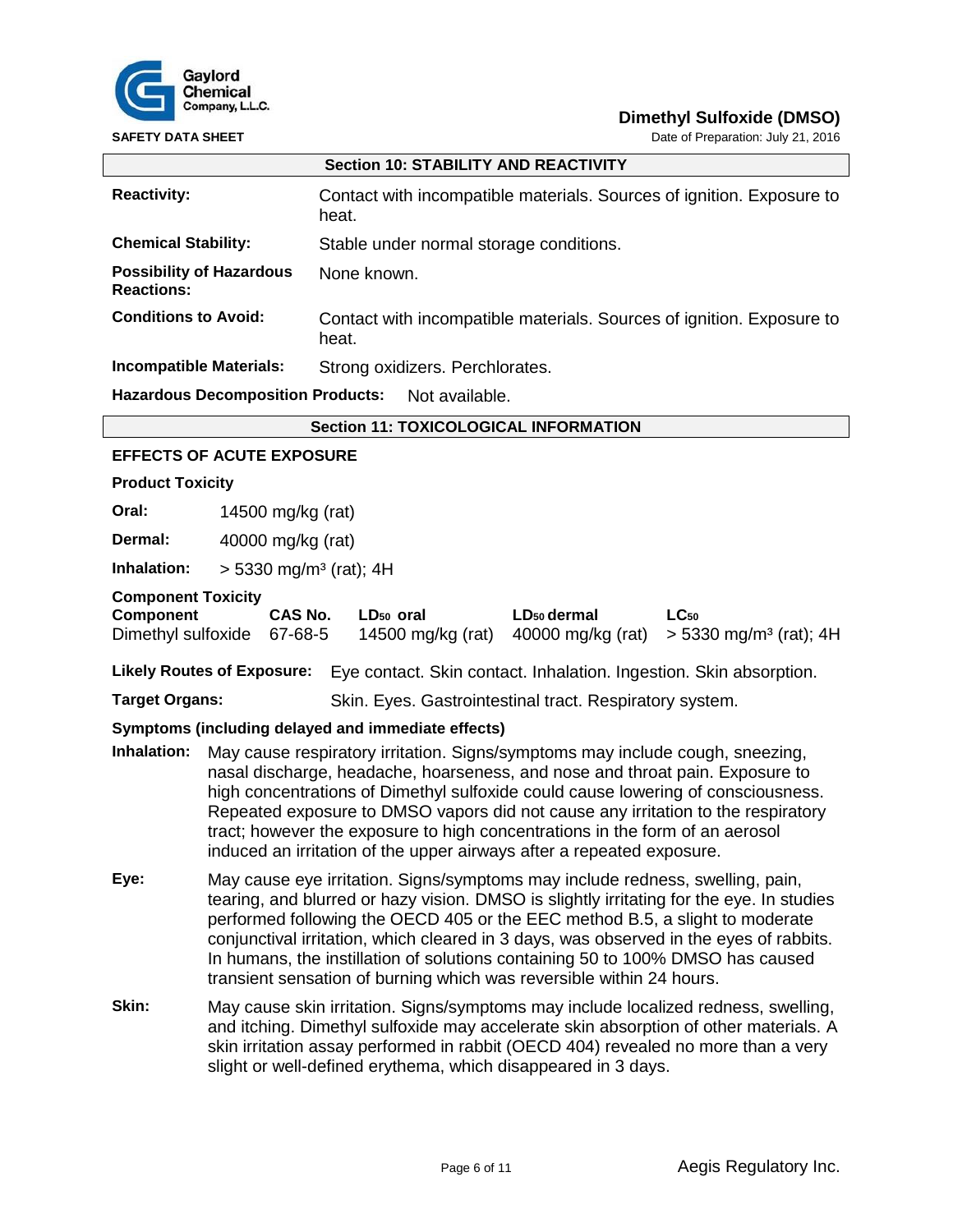

**SAFETY DATA SHEET SHEET Date of Preparation: July 21, 2016** 

**Ingestion:** May cause gastrointestinal irritation. Signs/symptoms may include abdominal pain, stomach upset, nausea, vomiting and diarrhea.

**Skin Sensitization:** Sensitization tests performed in guinea pigs and mice were uniformly negative. A skin sensitization assay performed in humans was also negative. **Respiratory Sensitization:** There is no reported case of respiratory sensitization in humans.

**Medical Conditions**  Not available.

**Aggravated By Exposure:**

# **EFFECTS OF CHRONIC EXPOSURE (from short and long-term exposure)**

**Target Organs:** Skin. Eyes. Gastrointestinal tract. Respiratory system.

**Chronic Effects:** In humans, repeated application of DMSO solution to skin for up to several months can induce transient erythema, burning, stinging and itching, which returned to normal after discontinuation of treatment. A repeated instillation (100% DMSO, 3 times/day for 6 months) in the eyes of rabbits induced only a temporary lacrimation but did not show any changes in the iris, cornea, lens, retina, conjunctiva and lids.

> In repeated dose toxicity studies performed by different routes of administration and with several mammalian species, DMSO produced only slight systemic toxicity. With the exception of a decrease of the body weight gain and some hematological effects (which could be secondary to an increased diuresis) at very high dose levels, the most common finding observed in these studies is changes of the refractive power of the lens. Species in which such lens alterations readily develop include the rat, rabbit, dog and pig, while primates are not sensitive. Clinical signs of systemic toxicity and the alterations of the lens have never been observed or reported in clinical and epidemiological studies performed in humans, even after exposure to high dose level (1000 mg/kg/d for 3 months) or for a long period of time (up to 19 months). The NOAELs by oral and dermal routes in primates are 2970 and 8910 mg/kg bw/d, respectively.

- **Carcinogenicity:** This product does not contain any carcinogens or potential carcinogens as listed by ACGIH, IARC, OSHA, or NTP. There are no standard carcinogenicity studies conducted with DMSO, but considering the lack of genotoxic potential, the absence of target organs (excepted the eye lens in some sensitive species) in many repeated dose toxicity studies performed with diverses animal species, routes of administration and exposure durations up to 2 years and the results of some initiation/promotion studies, it is not scientifically justified to perform a carcinogenicity study.
- **Mutagenicity:** No genotoxic activity was observed for DMSO in gene mutations assays in *Salmonella typhimurium*, an in vitro cytogenetics assay in CHO cells and an in vivo micronucleus assay in rats. With few exceptions, a large battery of additional in vitro and in vivo nonguideline studies confirmed the lack of genotoxic potential.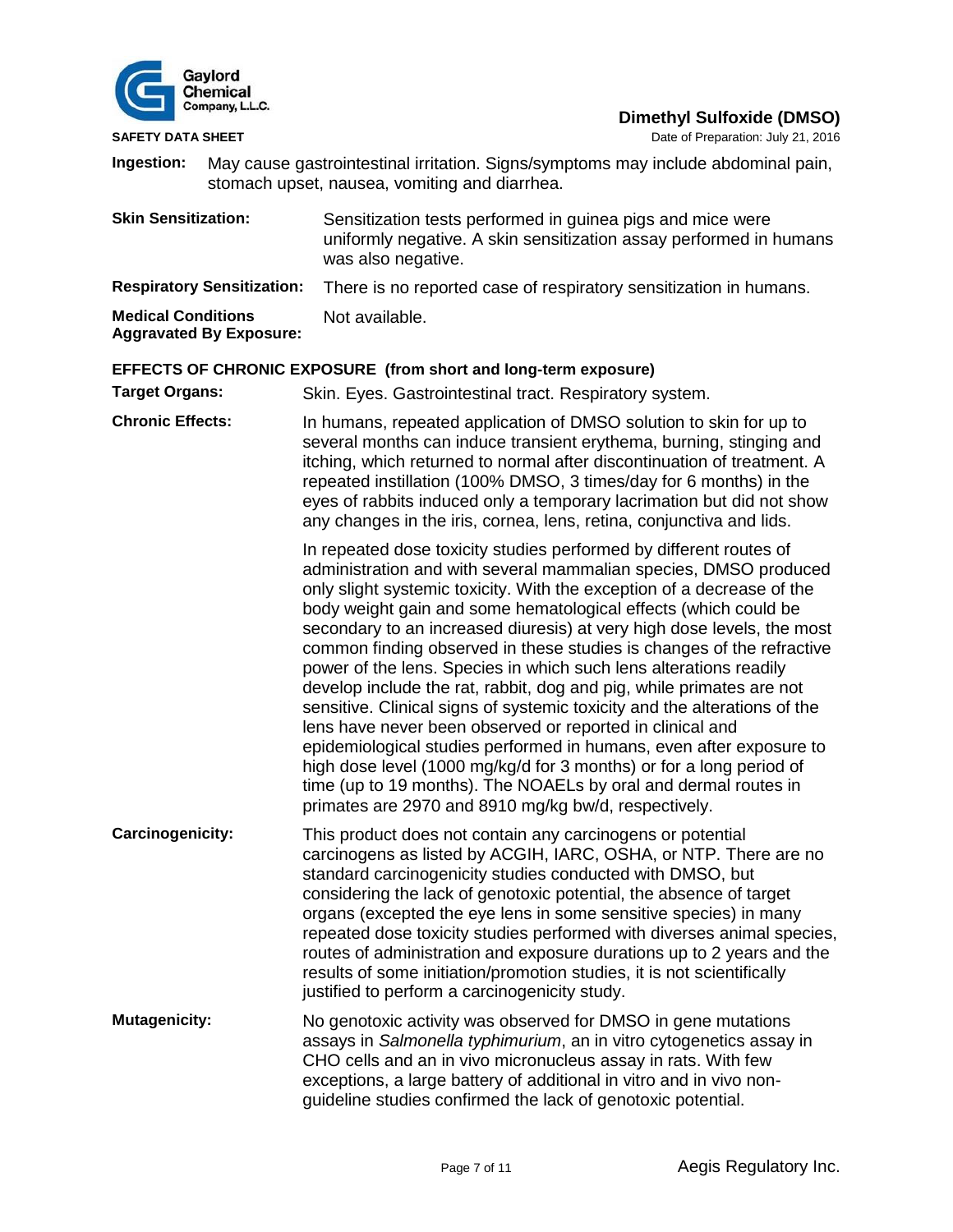| Gaylord<br>Chemical                                             |                                                                                                                                                                                                                                                                                                                                                                                    |  |  |
|-----------------------------------------------------------------|------------------------------------------------------------------------------------------------------------------------------------------------------------------------------------------------------------------------------------------------------------------------------------------------------------------------------------------------------------------------------------|--|--|
| Company, L.L.C.                                                 | <b>Dimethyl Sulfoxide (DMSO)</b>                                                                                                                                                                                                                                                                                                                                                   |  |  |
| <b>SAFETY DATA SHEET</b>                                        | Date of Preparation: July 21, 2016                                                                                                                                                                                                                                                                                                                                                 |  |  |
| <b>Reproductive Effects:</b>                                    | In a Reproduction/Developmental Toxicity Screening Test performed<br>following OECD 421, the NOAEL for parental toxicity, reproductive<br>performance (mating and fertility) and toxic effects on the progeny was<br>considered to be 1000 mg/kg/day.                                                                                                                              |  |  |
| <b>Developmental Effects</b>                                    |                                                                                                                                                                                                                                                                                                                                                                                    |  |  |
| Teratogenicity:                                                 | The developmental toxicity of DMSO has been investigated in OECD<br>guideline studies using rats and rabbits. In developmental toxicity<br>studies, oral administration of DMSO to pregnant female rats or rabbits<br>during the period of organogenesis was not teratogenic. The NOAELs<br>for maternal toxicity and embryo/foetotoxicity were 1000 mg/kg/day in<br>both species. |  |  |
| <b>Embryotoxicity:</b>                                          | Not available.                                                                                                                                                                                                                                                                                                                                                                     |  |  |
| <b>Toxicologically Synergistic Materials:</b><br>Not available. |                                                                                                                                                                                                                                                                                                                                                                                    |  |  |
| <b>Section 12: ECOLOGICAL INFORMATION</b>                       |                                                                                                                                                                                                                                                                                                                                                                                    |  |  |
| <b>Ecotoxicity:</b>                                             | Danio rerio: LC50 > 25 g/L, 24-hr, freshwater, static;<br>Danio rerio: LC50 > 25 g/L, 48-hr, freshwater, static;<br>Danio rerio: LC50 > 25 g/L, 72-hr, freshwater, static;<br>Danio rerio: LC50 > 25 g/L, 96-hr, freshwater, static;                                                                                                                                               |  |  |

*Oncorhynchus mykiss:* LC50 = 33 - 37 g/L, 96-hr, , freshwater, static;

*Pimephales promelas:* LC50 = 34 g/L, 96-hr, freshwater, flow-through;

*Lepomis macrochirus:* LC50 > 40 g/L, 96-hr, freshwater, static; *Oncorhynchus mykiss:* LC50 = 38 g/L, 96-hr, freshwater;

*Palaemonetes kadiakensis:* EC50 = 22100 - 45000 mg/L, 18-hr;

*Pseudokirchnerella subcapitata:* EC50 = 17 g/L, 72-hr, freshwater,

*Pseudokirchnerella subcapitata:* EC50 = 12 g/L, 72-hr, freshwater,

DMSO does not absorb light at wavelengths >290 nm and therefore is

not expected to be susceptible to direct photolysis by sunlight.

*Oryzias latipes:* LC50 = 33 g/L, 96-hr, freshwater, static; *Daphnia magna:* EC50 = 24.6 g/L, 48-hr, freshwater, static;

*Daphnia magna:* EC50 = 58.2 g/L, 24-hr; *Artemia salina:* EC50 = 68.6 g/L, 24-hr;

*Daphnia magna:* EC50 = 19.25 g/L, 24-hr; *Daphnia sp.:* EC50 = 7000 mg/L, 24-hr;

*Culex pipiens molestus:* EC50 = 23.2 g/L, 24-hr; *Daphnia pulex:* EC50 = 22300 - 27100 mg/L, 18-hr; *Culex restuans:* EC50 = 25.9 - 30.7 g/L, 18-hr; *Hyalella azteca:* EC50 = 31900 - 58000 mg/L, 18-hr;

*Chlamydomonas eugametos:* EC63 = 25 g/L, 48-hr;

DMSO is not considered as persistent in environment.

Green algae: EC50 = 27448.309 mg/, 96-hr; Green algae: ChV = 426.87 mg/L, 96-hr.

static;

static;

**Stability in air:**

**Persistence / Degradability:**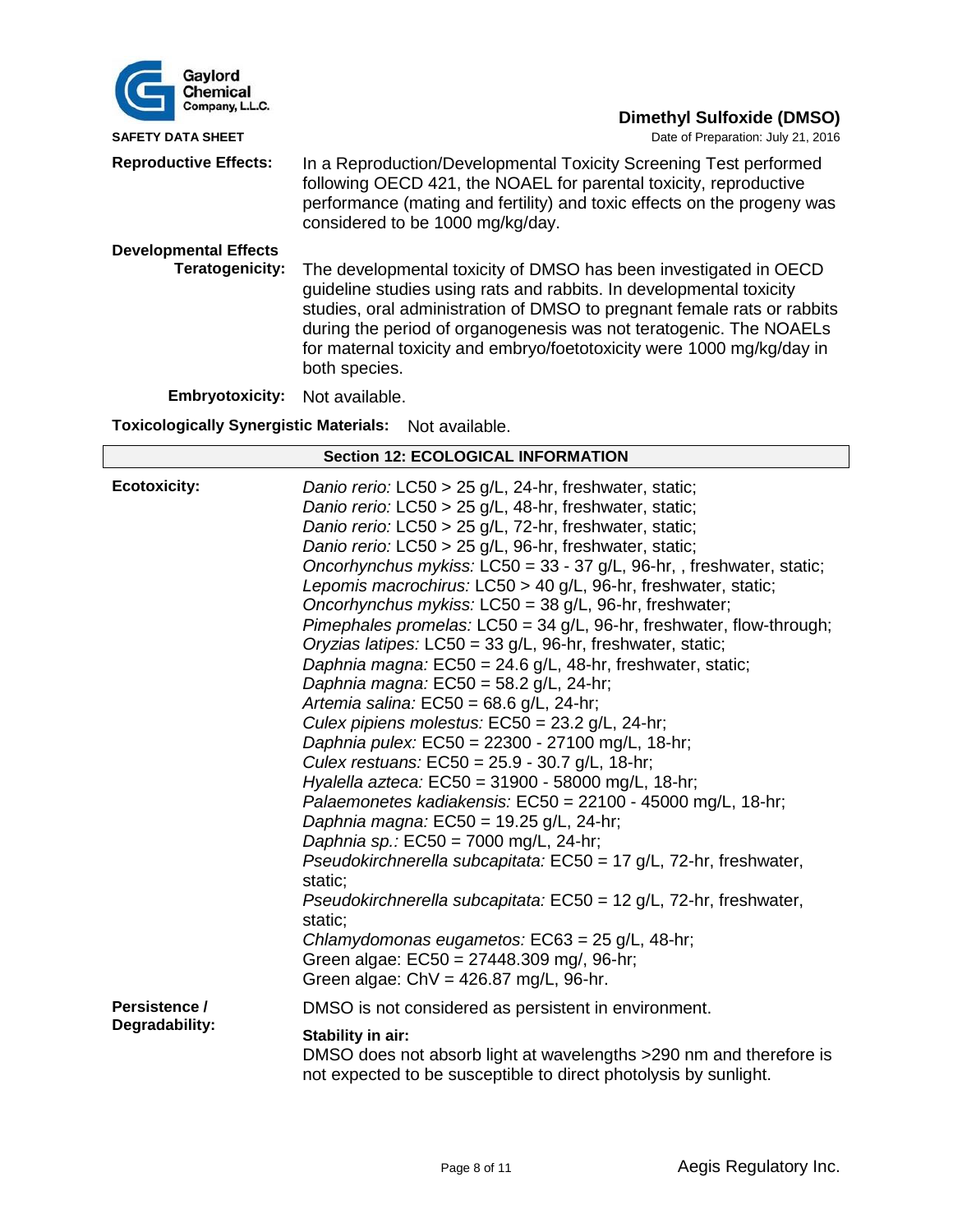

**SAFETY DATA SHEET DATA SHEET Date of Preparation: July 21, 2016** 

#### **Stability in water:**

|                                                  | DMSO is expected to be stable in water in the environmental<br>conditions. DMSO is not expected to volatilize according to its Henry's<br>law constant. DMSO is readily reduced to dimethyl sulfide by reducing<br>agents such as Sn(II), iodine, Ti(III), Cr(II) that may be present in the<br>environment.                                                                                                                                 |
|--------------------------------------------------|----------------------------------------------------------------------------------------------------------------------------------------------------------------------------------------------------------------------------------------------------------------------------------------------------------------------------------------------------------------------------------------------------------------------------------------------|
|                                                  | <b>Stability in soils:</b><br>Metabolism of DMSO in soil by microorganisms results in the formation<br>of sulfur and dimethyl sulfide. Reduction was significantly correlated<br>with the organic C and N content of the mineral soils, anaerobically-<br>mineralized N, microbial biomass C and aerobically mineralized SO <sub>4</sub> S.                                                                                                  |
| <b>Bioaccumulation /</b><br><b>Accumulation:</b> | Based on its log Kow value (-1.35) DMSO has a low potential for<br>bioaccumulation.                                                                                                                                                                                                                                                                                                                                                          |
| <b>Mobility in</b><br><b>Environment:</b>        | <b>Adsorption/desorption</b><br>DMSO Log Koc is estimated as 0.64, using a log Kow of -1.35 and a<br>regression-derived equation. This estimated Koc value suggests that<br>DMSO is expected to have very high mobility in soil. Nevertheless,<br>DMSO could adsorb chemically or physically on minerals contained in<br>clay. It can be assumed that this weak adsorption would be due to<br>DMSO polarity.                                 |
|                                                  | $Koc = 0.15$ is the value retained for PNEC calculations when<br>equilibrium partitioning method is required. This Koc is obtained from<br>Gerstl' equation (1990) as recommended by the technical guidance<br>document for deriving PNECs.                                                                                                                                                                                                  |
|                                                  | <b>Volatilization from soil</b><br>The Henry's Law constant for DMSO indicates that DMSO is expected<br>to be essentially non-volatile from moist soil. DMSO is expected to<br>slowly volatilize from dry soil surfaces based upon a vapor pressure<br>0.56 hPa.                                                                                                                                                                             |
|                                                  | <b>Volatilization from water</b><br>DMSO is not expected to volatilize from water. Its concentration would<br>increase in time as water evaporates. The rate of volatilization will be<br>controlled by the chemical's slow diffusion through air. The observation<br>that the concentration of DMSO in marine air is about a hundredth that<br>of dimethyl sulfide suggests that little or no DMSO is volatilizing from<br>the sea surface. |
| <b>Other Adverse Effects:</b>                    | Not available.                                                                                                                                                                                                                                                                                                                                                                                                                               |
|                                                  | <b>Section 13: DISPOSAL CONSIDERATIONS</b>                                                                                                                                                                                                                                                                                                                                                                                                   |
| <b>Disposal Instructions:</b>                    | Disposal should be in accordance with applicable regional, national<br>and local laws and regulations. Local regulations may be more<br>stringent than regional or national requirements.                                                                                                                                                                                                                                                    |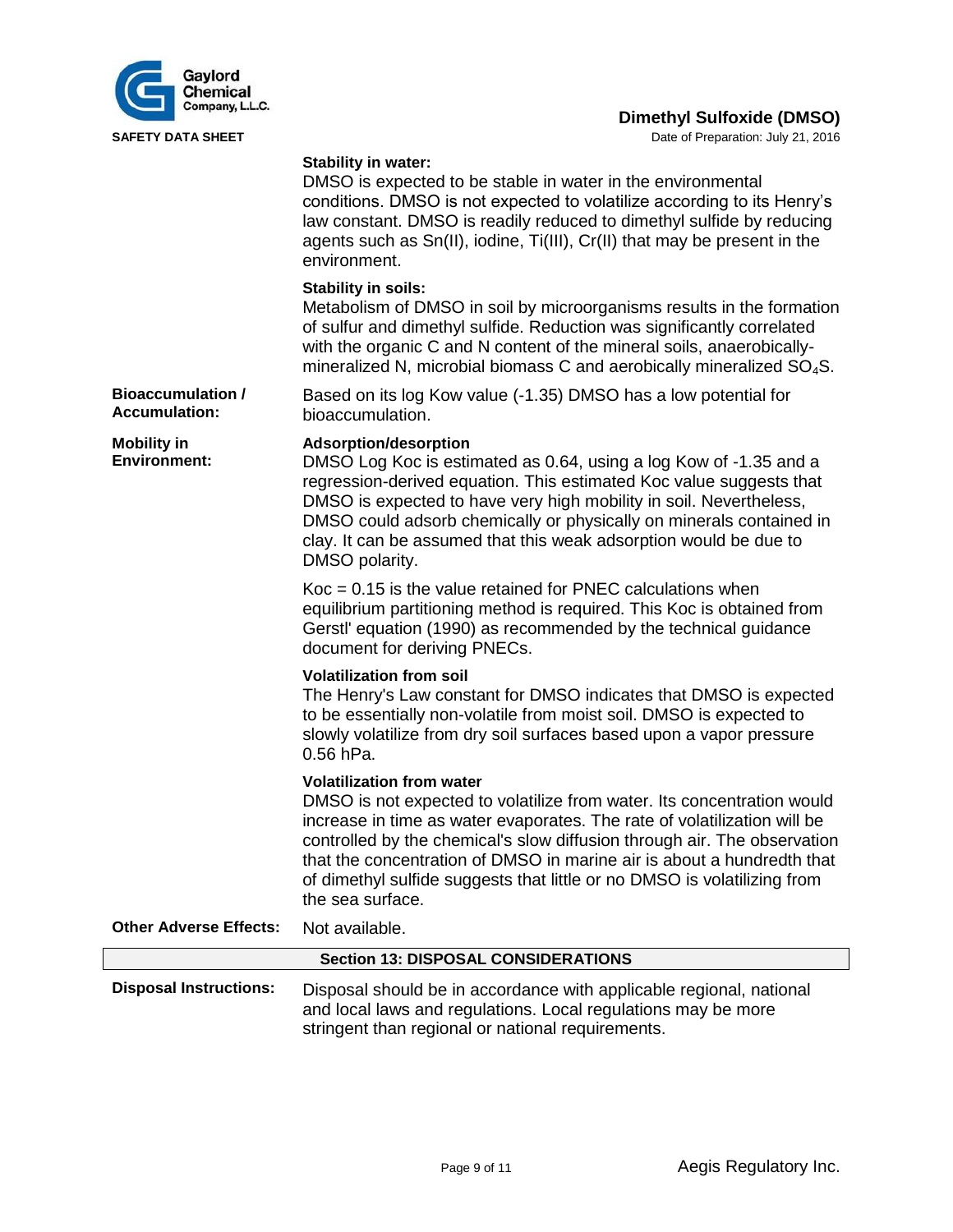

**SAFETY DATA SHEET DATA SHEET Date of Preparation: July 21, 2016** 

# **Section 14: TRANSPORT INFORMATION**

## **U.S. Department of Transportation (DOT) Less than 119 gallons single container: Non regulated.**

# **Greater than 119 gallons single container:**

| <b>Proper Shipping Name:</b>                                                          | NA1993, COMBUSTIBLE LIQUIDS, N.O.S. (Dimethyl sulfoxide),<br>Combustible liquid, PG III |  |
|---------------------------------------------------------------------------------------|-----------------------------------------------------------------------------------------|--|
| Class:                                                                                | Combustible liquid                                                                      |  |
| <b>UN Number:</b>                                                                     | NA1993                                                                                  |  |
| <b>Packing Group:</b>                                                                 | $\mathbf{III}$                                                                          |  |
| <b>Label Code:</b>                                                                    | <b>COMBUSTIBLE</b>                                                                      |  |
| <b>Canada Transportation of Dangerous Goods (TDG)</b><br><b>Proper Shipping Name:</b> | Not regulated.                                                                          |  |
| Class:                                                                                | Not applicable.                                                                         |  |
| <b>UN Number:</b>                                                                     | Not applicable.                                                                         |  |
| <b>Packing Group:</b>                                                                 | Not applicable.                                                                         |  |
| <b>Label Code:</b>                                                                    | Not applicable.                                                                         |  |
| <b>IMDG Transport Information</b><br><b>Proper Shipping Name:</b>                     | Not regulated.                                                                          |  |
| Class:                                                                                | Not applicable.                                                                         |  |
| <b>UN Number:</b>                                                                     | Not applicable.                                                                         |  |
| <b>Packing Group:</b>                                                                 | Not applicable.                                                                         |  |
| <b>Label Code:</b>                                                                    | Not applicable.                                                                         |  |
| <b>ICAO/IATA Transport Information</b>                                                |                                                                                         |  |
| <b>Proper Shipping Name:</b>                                                          | Not regulated.                                                                          |  |
| Class:                                                                                | Not applicable.                                                                         |  |
| <b>UN Number:</b>                                                                     | Not applicable.                                                                         |  |
| <b>Packing Group:</b>                                                                 | Not applicable.                                                                         |  |
| <b>Label Code:</b>                                                                    | Not applicable.                                                                         |  |
| <b>Section 15: REGULATORY INFORMATION</b>                                             |                                                                                         |  |

# **Chemical Inventories**

# **US (TSCA)**

The components of this product are in compliance with the chemical notification requirements of TSCA.